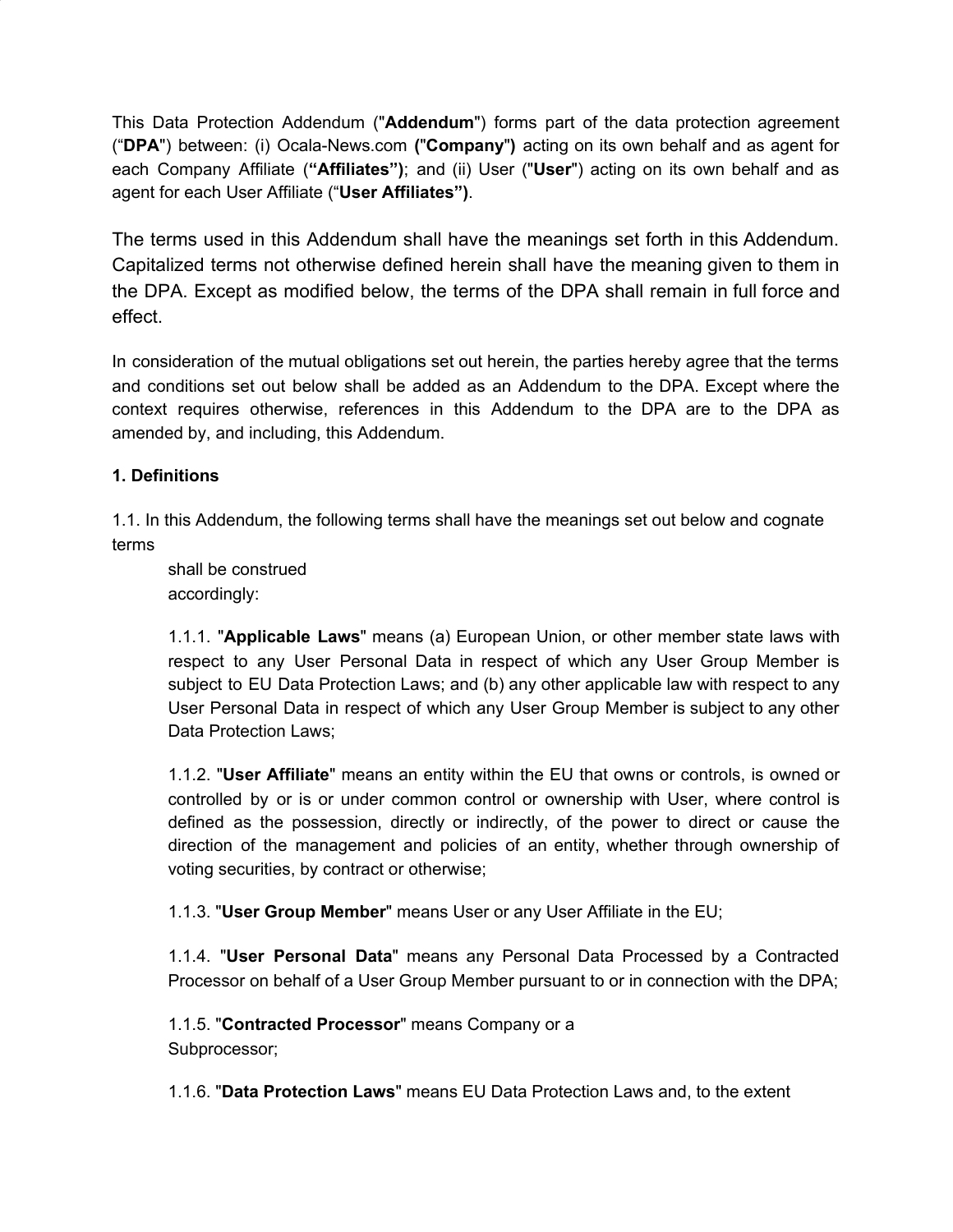applicable, the data protection or privacy laws of any other country;

1.1.7. "**EEA**" means the European Economic Area;

1.1.8. "**EU Data Protection Laws**" means EU Directive 95/46/EC, as transposed into domestic legislation of each Member State and as amended, replaced or superseded from time to time, including by the GDPR and laws implementing or supplementing the GDPR;

1.1.9. "**GDPR**" means EU General Data Protection Regulation 2016/679;

1.1.10. "**Restricted Transfer**" means:

1.1.10.1. a transfer of User Personal Data from any User Group Member to

> a Contracted Processor; or

1.1.10.2. an onward transfer of User Personal Data from a Contracted Processor to a Contracted Processor, or between two establishments of a Contracted Processor,

in each case, where such transfer would be prohibited by Data Protection Laws (or by the terms of data transfer agreements put in place to address the data transfer restrictions of Data Protection Laws) in the absence of the Standard Contractual Clauses to be established under section [6.4.3 or] 12 below;

1.1.11. "**Services**" means the services and other activities to be supplied to or carried out by or on behalf of Company for User Group Members pursuant to the DPA;

1.1.12. "**Standard Contractual Clauses**" means the contractual clauses set out in Annex 2, amended as indicated (in square brackets and italics) in that Annex and under section 13.4;

1.1.13. "**Subprocessor**" means any person (including any third party and any Company Affiliate, but excluding an employee of Company or any of its sub-contractors) appointed by or on behalf of Company or any Company Affiliate to Process Personal Data on behalf of any User Group Member in connection with the DPA; and

1.1.14. "**Company Affiliate**" means an entity that owns or controls, is owned or controlled by or is or under common control or ownership with Company, where control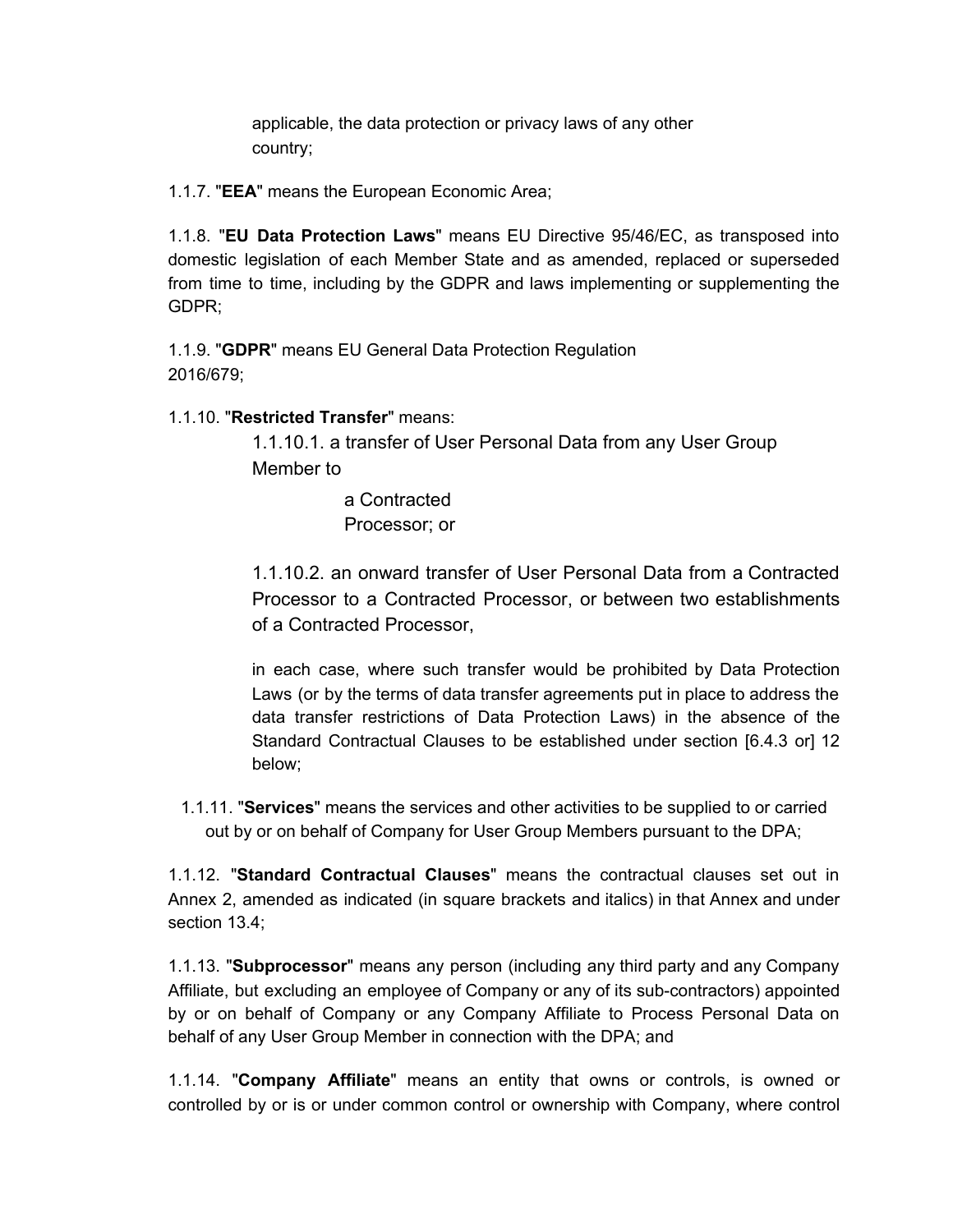is defined as the possession, directly or indirectly, of the power to direct or cause the direction of the management and policies of an entity, whether through ownership of voting securities, by contract or otherwise.

1.2. The terms, "**Commission**", "**Controller**", "**Data Subject**", "**Member State**", "**Personal Data**", "**Personal Data Breach**", "**Processing**" and "**Supervisory Authority**" shall have the same meaning as in the GDPR, and their cognate terms shall be construed accordingly.

1.3. The word "**include**" shall be construed to mean include without limitation, and cognate terms

shall be construed accordingly.

# **2. Authority**

Company warrants and represents that, before any Company Affiliate Processes any User Personal Data on behalf of any User Group Member, Company's entry into this Addendum as agent for and on behalf of that Company Affiliate will have been duly and effectively authorized (or subsequently ratified) by that Company Affiliate.

#### **3. Processing of User Personal Data**

3.1. Company and each Company Affiliate shall:

> 3.1.1. comply with all applicable Data Protection Laws in the Processing of User Personal

> > Data;

and

3.1.2. not Process User Personal Data other than on the relevant User Group Member's documented instructions unless Processing is required by Applicable Laws to which the relevant Contracted Processor is subject, in which case Company or the relevant Company Affiliate shall to the extent permitted by Applicable Laws inform the relevant User Group Member of that legal requirement before the relevant Processing of that Personal Data.

3.2. Each User Group Member:

3.2.1. instructs Company and each Company Affiliate (and authorizes Company and each

> Company Affiliate to instruct each Subprocessor) to: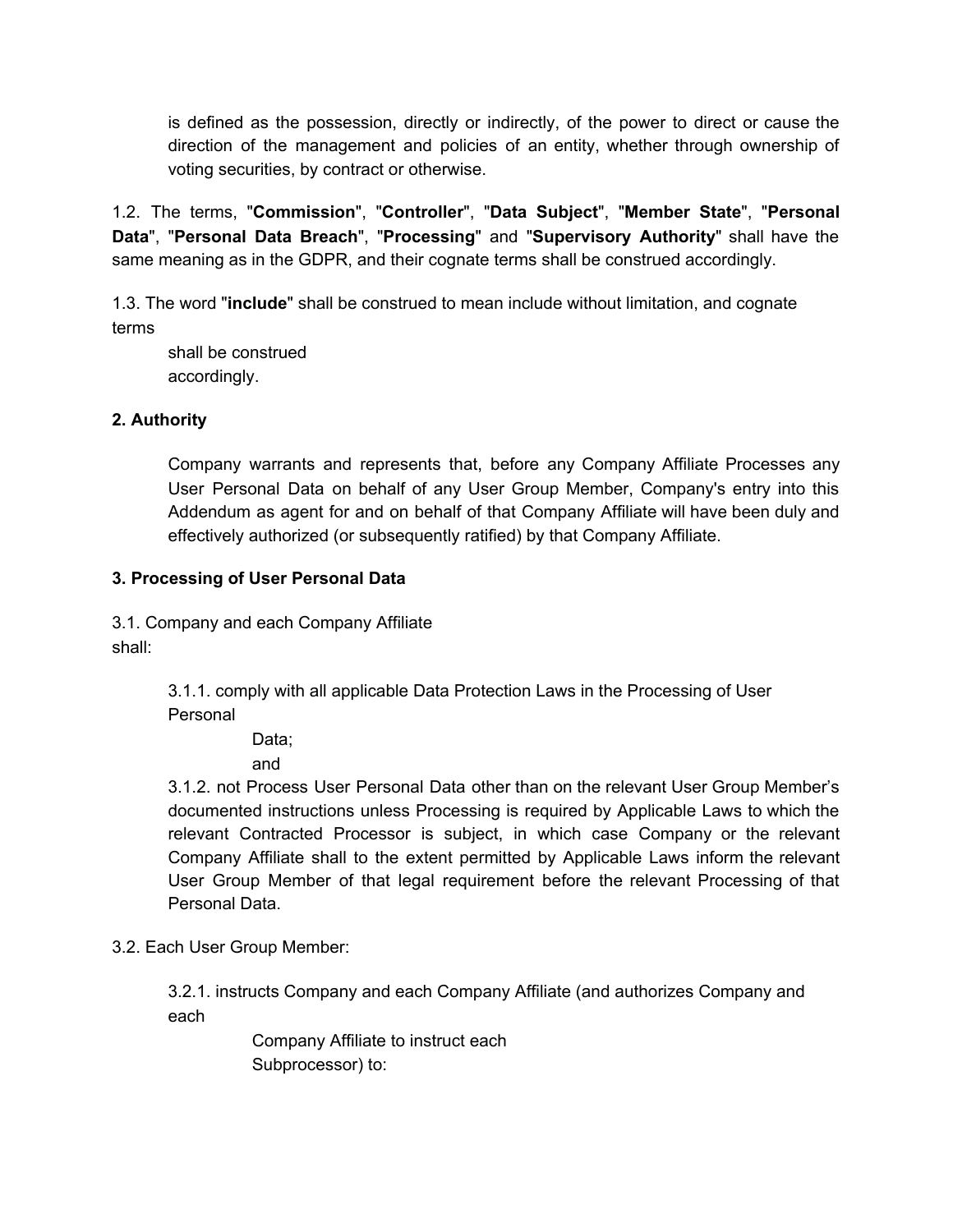3.2.1.1. Process User Personal Data; and

,

# 3.2.1.2. in particular, transfer User Personal Data to any country or territory

as reasonably necessary for the provision of the Services and consistent with the DPA; and

3.2.2. warrants and represents that it is and will at all relevant times remain duly and effectively authorized to give the instruction set out in section 3.2.1 on behalf of each relevant User Affiliate.

3.3. Annex 1 to this Addendum sets out certain information regarding the Contracted Processors' Processing of the User Personal Data as required by article 28(3) of the GDPR (and, possibly, equivalent requirements of other Data Protection Laws). User may make reasonable amendments to Annex 1 by written notice to Company from time to time as User reasonably considers necessary to meet those requirements. Nothing in Annex 1 (including as amended pursuant to this section 3.3) confers any right or imposes any obligation on any party to this Addendum.

#### **4. Company and Company Affiliate Personnel**

Company and Company Affiliates shall take reasonable steps to ensure the reliability of any employee, agent or contractor of any Contracted Processor who may have access to the User Personal Data, ensuring in each case that access is strictly limited to those individuals who need to know / access the relevant User Personal Data, as strictly necessary for the purposes of the DPA, and to comply with Applicable Laws in the context of that individual's duties to the Contracted Processor, ensuring that all such individuals are subject to confidentiality undertakings or professional or statutory obligations of confidentiality.

#### **5. Security**

5.1. Taking into account the state of the art, the costs of implementation and the nature, scope, context and purposes of Processing as well as the risk of varying likelihood and severity for the rights and freedoms of natural persons, Company and each Company Affiliate shall in relation to the User Personal Data implement appropriate technical and organizational measures to ensure a level of security appropriate to that risk, including, as appropriate, the measures referred to in Article 32(1) of the GDPR.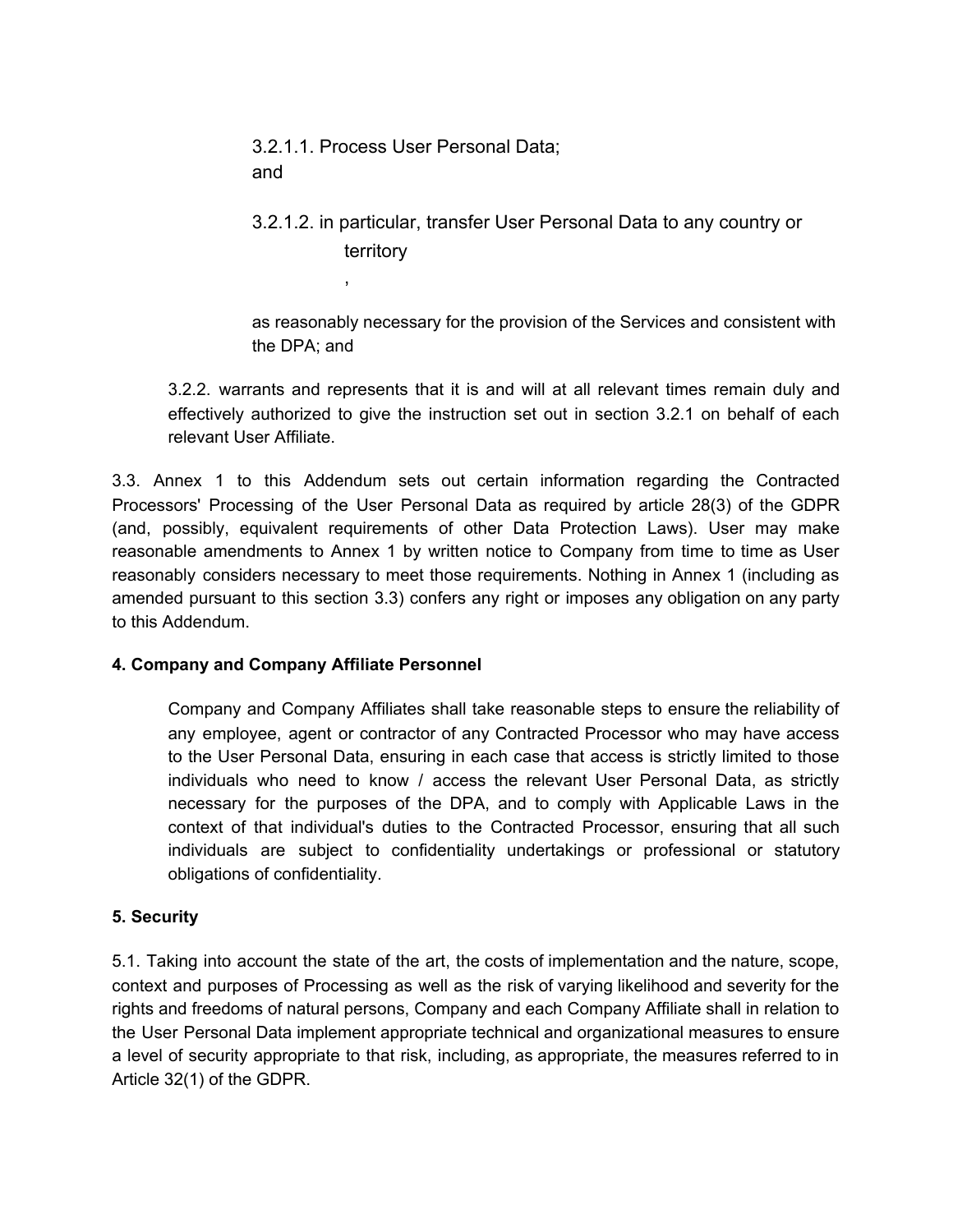5.2. In assessing the appropriate level of security, Company and each Company Affiliate shall take account in particular of the risks that are presented by Processing, in particular from a Personal Data Breach.

#### 6. **Subprocessing**

6.1. Each User Group Member authorizes Company and each Company Affiliate to appoint (and permit each Subprocessor appointed in accordance with this section 6 to appoint) Subprocessors in accordance with this section 6 and any restrictions in the DPA.

6.2. Company and each Company Affiliate may continue to use those Subprocessors already engaged by Company or any Company Affiliate as at the date of this Addendum, subject to Company and each Company Affiliate in each case as soon as practicable meeting the obligations set out in section 6.4.

6.3. Company shall give User prior written notice of the appointment of any new Subprocessor, including full details of the Processing to be undertaken by the Subprocessor. If, within [ ] of receipt of that notice, User notifies Company in writing of any objections (on reasonable grounds) to the proposed appointment:

6.3.1. Company shall work with User in good faith to make available a commercially reasonable change in the provision of the Services which avoids the use of that proposed Subprocessor; and

6.3.2. where such a change cannot be made within 30 days from Company's receipt of User's notice, notwithstanding anything in the DPA, User may by written notice to Company with immediate effect terminate the DPA to the extent that it relates to the Services which require the use of the proposed Subprocessor.

6.4. With respect to each Subprocessor, Company or the relevant Company Affiliate shall:

6.4.1. before the Subprocessor first Processes User Personal Data (or, where relevant, in accordance with section 6.2), carry out adequate due diligence to ensure that the Subprocessor is capable of providing the level of protection for User Personal Data required by the DPA;

6.4.2. ensure that the arrangement between on the one hand (a) Company, or (b) the relevant Company Affiliate, or (c) the relevant intermediate Subprocessor; and on the other hand the Subprocessor, is governed by a written contract including terms which offer at least the same level of protection for User Personal Data as those set out in this Addendum and meet the requirements of article 28(3) of the GDPR;

6.4.3. if that arrangement involves a Restricted Transfer, ensure that the Standard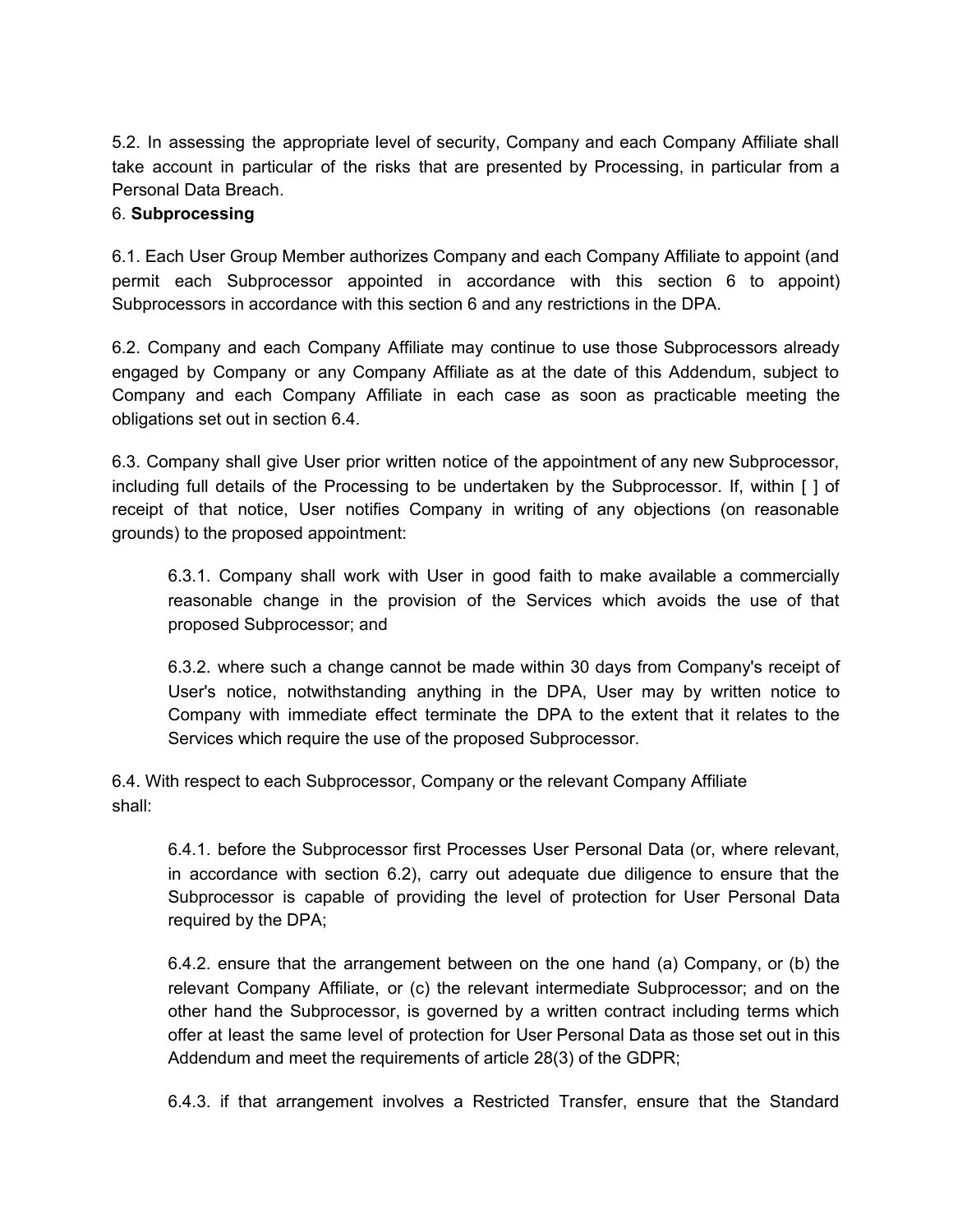Contractual Clauses are at all relevant times incorporated into the agreement between on the one hand (a) Company, or (b) the relevant Company Affiliate, or (c) the relevant intermediate Subprocessor; and on the other hand the Subprocessor, or before the Subprocessor first Processes User Personal Data procure that it enters into an agreement incorporating the Standard Contractual Clauses with the relevant User Group Member(s) (and User shall procure that each User Affiliate party to any such Standard Contractual Clauses co-operates with their population and execution); and

6.4.4. provide to User for review such copies of the Contracted Processors' agreements with Subprocessors (which may be redacted to remove confidential commercial information not relevant to the requirements of this Addendum) as User may request from time to time.

6.5. Company and each Company Affiliate shall ensure that each Subprocessor performs the obligations under sections 3.1, 4, 5, 7.1, 8.2, 9 and 11.1, as they apply to Processing of User Personal Data carried out by that Subprocessor, as if it were party to this Addendum in place of Company.

# **7. Data Subject Rights**

7.1. Taking into account the nature of the Processing, Company and each Company Affiliate shall assist each User Group Member by implementing appropriate technical and organizational measures, insofar as this is possible, for the fulfilment of the User Group Members' obligations, as reasonably understood by User, to respond to requests to exercise Data Subject rights under the Data Protection Laws.

#### 7.2. Company shall:

7.2.1. promptly notify User if any Contracted Processor receives a request from a Data Subject under any Data Protection Law in respect of User Personal Data; and

7.2.2. ensure that the Contracted Processor does not respond to that request except on the documented instructions of User or the relevant User Affiliate or as required by Applicable Laws to which the Contracted Processor is subject, in which case Company shall to the extent permitted by Applicable Laws inform User of that legal requirement before the Contracted Processor responds to the request.

#### 8. **Personal Data Breach**

8.1. Company shall notify User without undue delay upon Company or any Subprocessor becoming aware of a Personal Data Breach affecting User Personal Data, providing User with sufficient information to allow each User Group Member to meet any obligations to report or inform Data Subjects of the Personal Data Breach under the Data Protection Laws.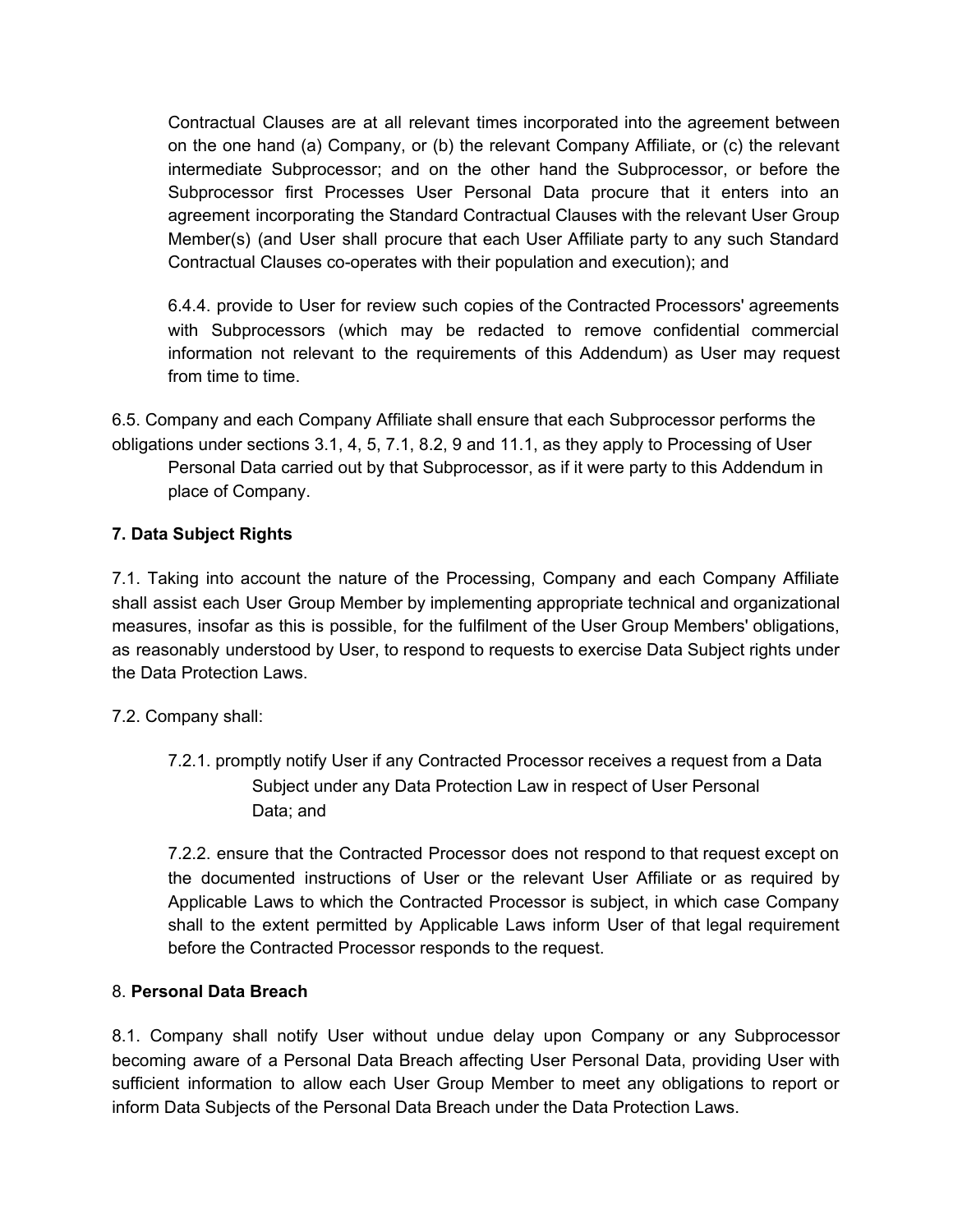8.2. Company shall co-operate with User and each User Group Member and take such reasonable commercial steps as are directed by User to assist in the investigation, mitigation and remediation of each such Personal Data Breach.

# **9. Data Protection Impact Assessment and Prior Consultation**

Company and each Company Affiliate shall provide reasonable assistance to each User Group Member with any data protection impact assessments, and prior consultations with Supervising Authorities or other competent data privacy authorities, which User reasonably considers to be required of any User Group Member by article 35 or 36 of the GDPR or equivalent provisions of any other Data Protection Law, in each case solely in relation to Processing of User Personal Data by, and taking into account the nature of the Processing and information available to, the Contracted Processors.

# **10. Deletion or return of User Personal Data**

10.1. Subject to sections 10.2 and 10.3 Company and each Company Affiliate shall promptly and in any event within [ ] of the date of cessation of any Services involving the Processing of User Personal Data (the "**Cessation Date**"), delete and procure the deletion of all copies of those User Personal Data.

10.2. Subject to section 10.3, User may in its absolute discretion by written notice to Company within [ ] of the Cessation Date require Company and each Company Affiliate to (a) return a complete copy of all User Personal Data to User by secure file transfer in such format as is reasonably notified by User to Company; and (b) delete and procure the deletion of all other copies of User

Personal Data Processed by any Contracted Processor. Company and each Company Affiliate shall comply with any such written request within [ ] of the Cessation Date.

**10.3.** Each Contracted Processor may retain User Personal Data to the extent required by Applicable Laws and only to the extent and for such period as required by Applicable Laws and always provided that Company and each Company Affiliate shall ensure the confidentiality of all such User Personal Data and shall ensure that such User Personal Data is only Processed as necessary for the purpose(s) specified in the Applicable Laws requiring its storage and for no other purpose.

**10.4.** Company shall provide written certification to User that it and each Company Affiliate has fully

complied with this section 10 within [ ] of the Cessation Date.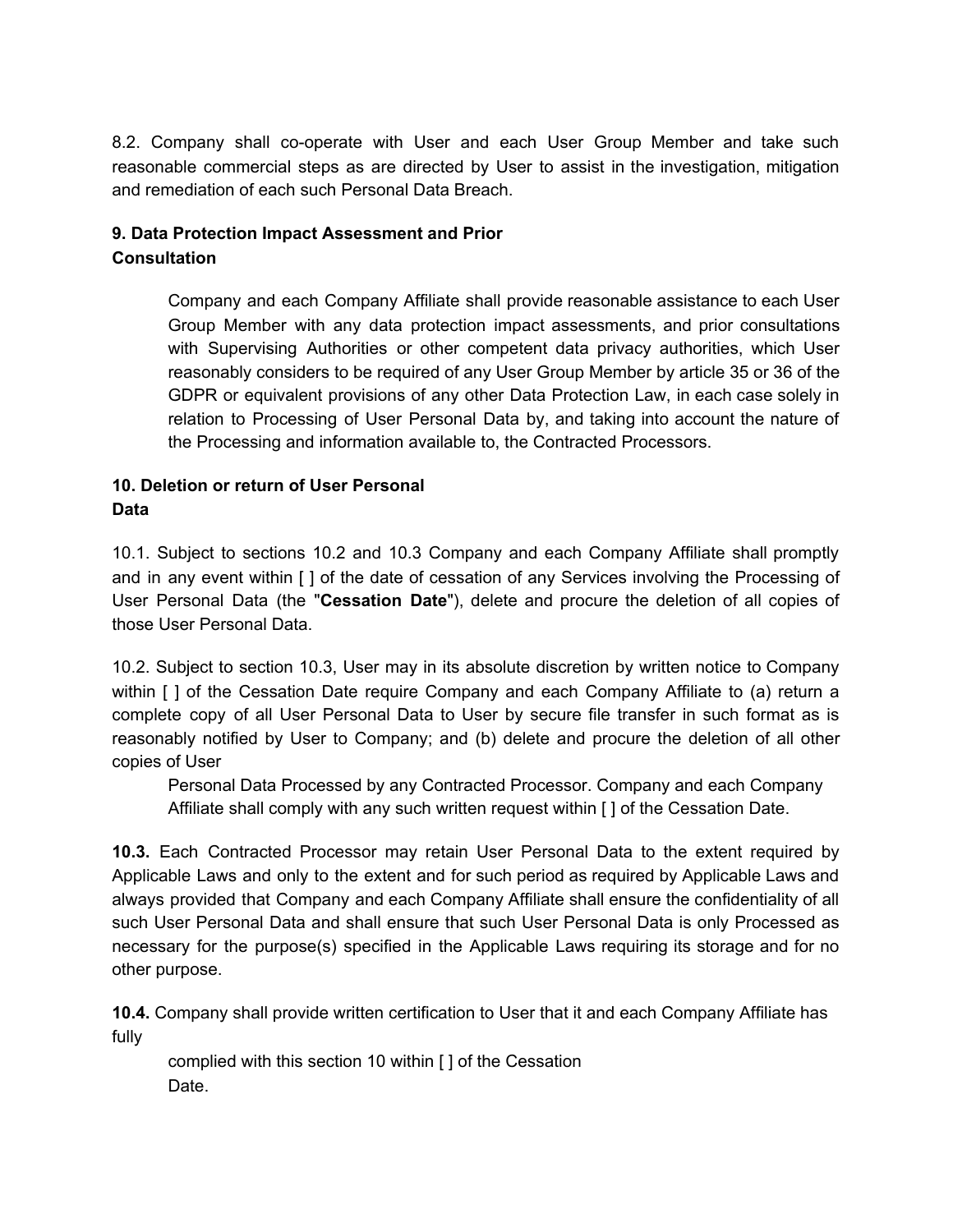#### **11. Audit rights**

;

11.1. Subject to sections [11.2 to 11.4], Company and each Company Affiliate shall make available to each User Group Member on request all information necessary to demonstrate compliance with this Addendum, and shall allow for and contribute to audits, including inspections, by any User Group Member or an auditor mandated by any User Group Member in relation to the Processing of the User Personal Data by the Contracted Processors.

11.2. Information and audit rights of the User Group Members only arise under section 11.1 to the extent that the DPA does not otherwise give them information and audit rights meeting the relevant requirements of Data Protection Law (including, where applicable, article 28(3)(h) of the GDPR).

11.3. [A User Group Member may only mandate an auditor for the purposes of section 11.1 if the auditor is identified in the list set out in Annex 3 to this Addendum, as that list is amended by agreement between the parties in writing from time to time. Company shall not unreasonably withhold or delay agreement to the addition of a new auditor to that list.]

11.4. [User or the relevant User Affiliate undertaking an audit shall give Company or the relevant Company Affiliate reasonable notice of any audit or inspection to be conducted under section 11.1 and shall make (and ensure that each of its mandated auditors makes) reasonable endeavours to avoid causing (or, if it cannot avoid, to minimise) any damage, injury or disruption to the Contracted Processors' premises, equipment, personnel and business while its personnel are on those premises in the course of such an audit or inspection. A Contracted Processor need not give access to its premises for the purposes of such an audit or inspection:

11.4.1. to any individual unless he or she produces reasonable evidence of identity and authority

11.4.2. outside normal business hours at those premises, unless the audit or inspection needs to be conducted on an emergency basis and User or the relevant User Affiilate undertaking an audit has given notice to Company or the relevant Company Affiliate that this is the case before attendance outside those hours begins; or

11.4.3. for the purposes of more than [one] audit or inspection, in respect of each Contracted Processor, in any [calendar year], except for any additional audits or inspections which:

> 11.4.3.1. User or the relevant User Affiliate undertaking an audit reasonably considers necessary because of genuine concerns as to Company's or the relevant Company Affiliate's compliance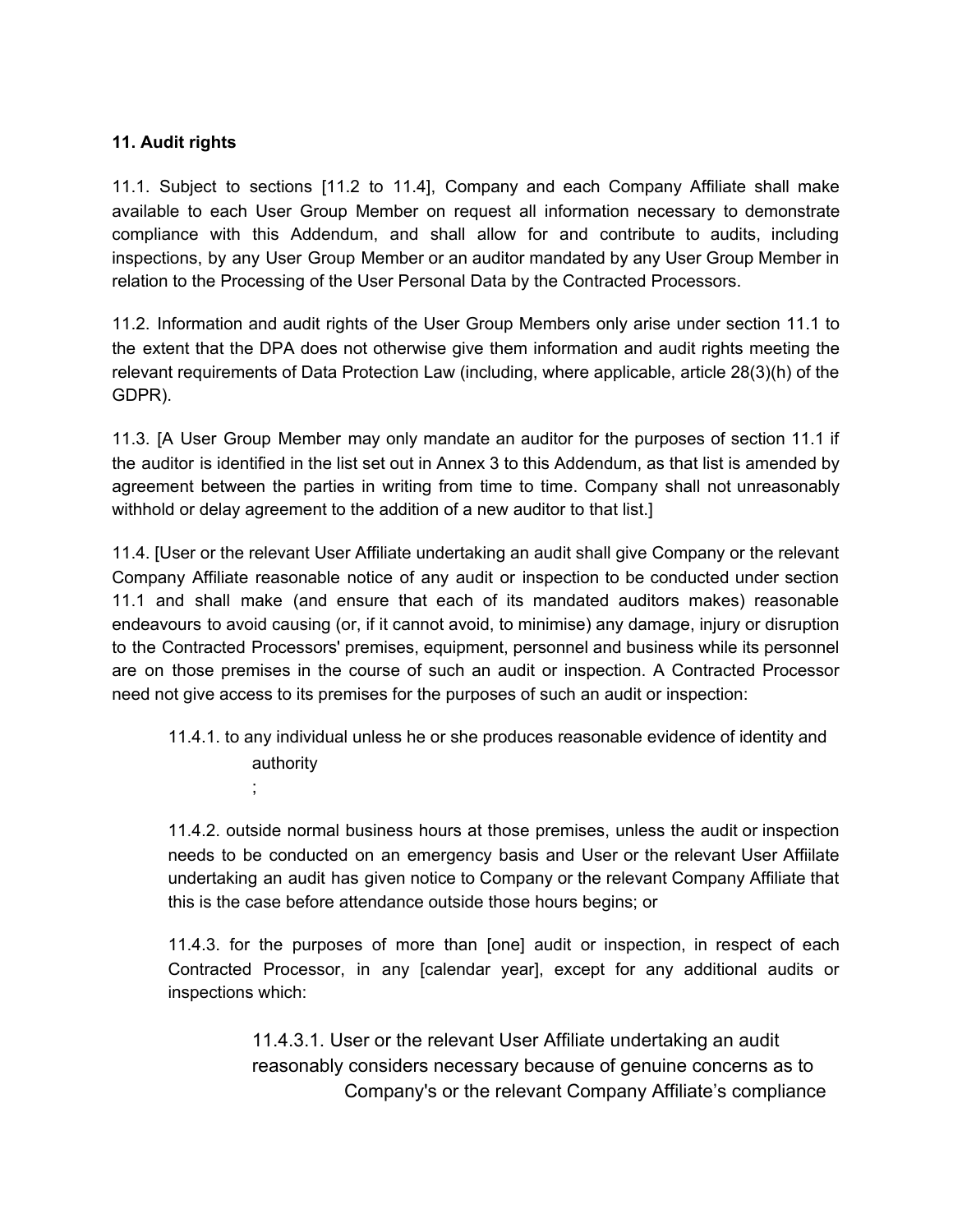#### with this Addendum; or

11.4.3.2. A User Group Member is required or requested to carry out by Data Protection Law, a Supervisory Authority or any similar regulatory authority responsible for the enforcement of Data Protection Laws in any country or territory,

where User or the relevant User Affiliate undertaking an audit has identified its concerns or the relevant requirement or request in its notice to Company or the relevant Company Affiliate of the audit or inspection.]

# **12. Restricted Transfers**

12.1. Subject to section 12.3, each User Group Member (as "data exporter") and each Contracted Processor, as appropriate, (as "data importer") hereby enter into the Standard Contractual Clauses in respect of any Restricted Transfer from that User Group Member to that Contracted Processor.

12.2. The Standard Contractual Clauses shall come into effect under section 12.1 on the later of:

12.2.1. the data exporter becoming a party to them;

12.2.2. the data importer becoming a party to them; and

12.2.3. commencement of the relevant Restricted Transfer.

12.3. Section 12.1 shall not apply to a Restricted Transfer unless its effect, together with other reasonably practicable compliance steps (which, for the avoidance of doubt, do not include obtaining consents from Data Subjects), is to allow the relevant Restricted Transfer to take place without breach of applicable Data Protection Law.

12.4. [Company warrants and represents that, before the commencement of any Restricted Transfer to a Subprocessor which is not a Company Affiliate, Company's or the relevant Company Affiliate's entry into the Standard Contractual Clauses under section 12.1, and agreement to variations to those Standard Contractual Clauses made under section 13.4.1, as agent for and on behalf of that Subprocessor will have been duly and effectively authorized (or subsequently ratified) by that Subprocessor.]

#### **13. General Terms**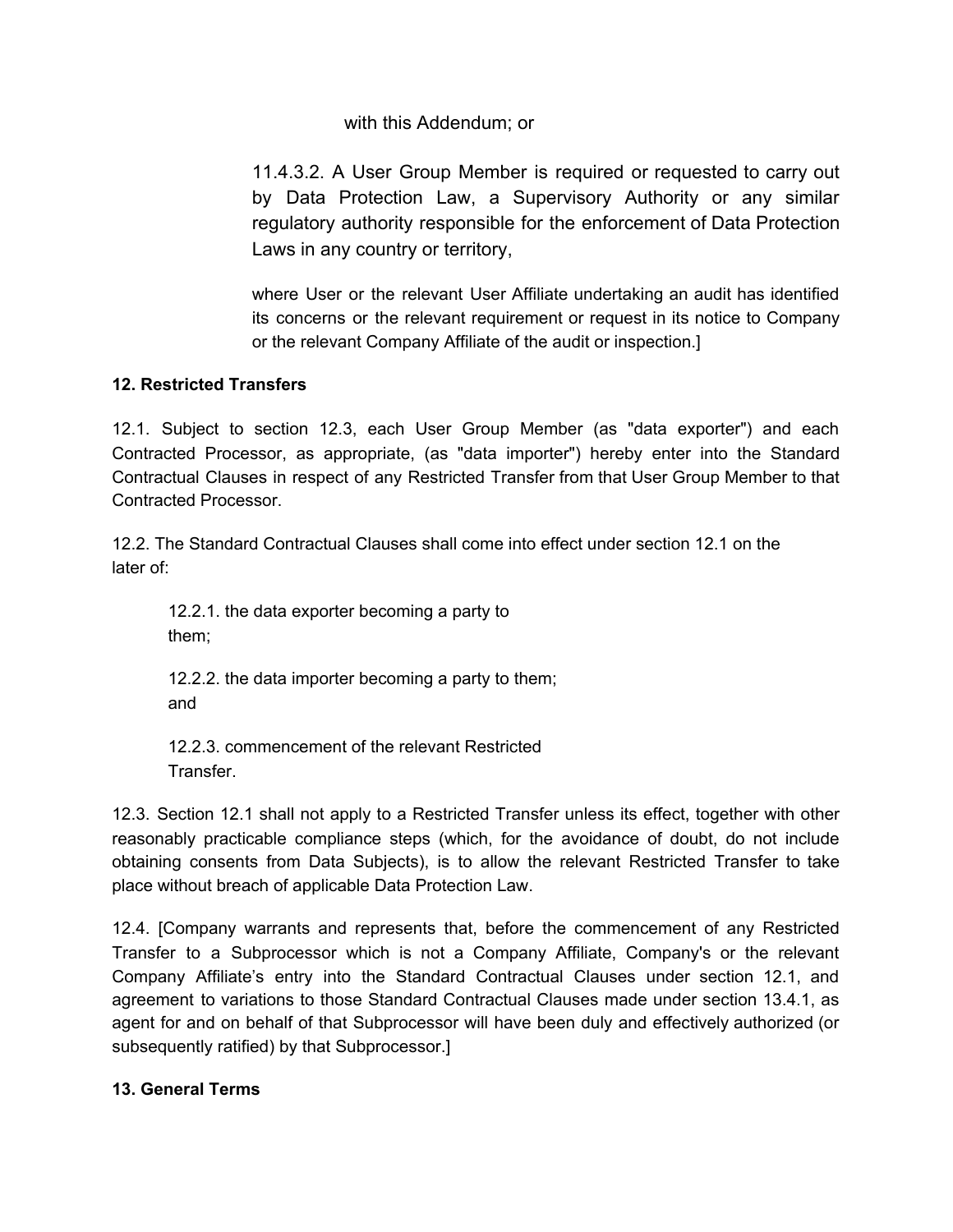*Governing law and jurisdiction*

13.1. Without prejudice to clauses 7 (Mediation and Jurisdiction) and 9 (Governing Law) of the Standard Contractual

Clauses:

13.1.1. the parties to this Addendum hereby submit to the choice of jurisdiction stipulated in the DPA with respect to any disputes or claims howsoever arising under this Addendum, including disputes regarding its existence, validity or termination or the consequences of its nullity; and

13.1.2. this Addendum and all non-contractual or other obligations arising out of or in connection with it are governed by the laws of the country or territory stipulated for this purpose in the DPA.

# *Order of*

*precedence*

13.2. Nothing in this Addendum reduces Company's or any Company Affiliate's obligations under the DPA in relation to the protection of Personal Data or permits Company or any Company Affiliate to Process (or permit the Processing of) Personal Data in a manner which is prohibited by the DPA. In the event of any conflict or inconsistency between this Addendum and the Standard Contractual Clauses, the Standard Contractual Clauses shall prevail.

13.3. Subject to section 13.2, with regard to the subject matter of this Addendum, in the event of inconsistencies between the provisions of this Addendum and any other agreements between the parties, including the DPA and including (except where explicitly agreed otherwise in writing, signed on behalf of the parties) agreements entered into or purported to be entered into after the date of this Addendum, the provisions of this Addendum shall prevail.

*Changes in Data Protection Laws, etc.*

13.4. User may:

13.4.1. by at least [30 (thirty) calendar days'] written notice to Company from time to time make any variations to the Standard Contractual Clauses (including any Standard Contractual Clauses entered into under section 12.1), as they apply to Restricted Transfers which are subject to a particular Data Protection Law, which are required, as a result of any change in, or decision of a competent authority under, that Data Protection Law, to allow those Restricted Transfers to be made (or continue to be made) without breach of that Data Protection Law; and